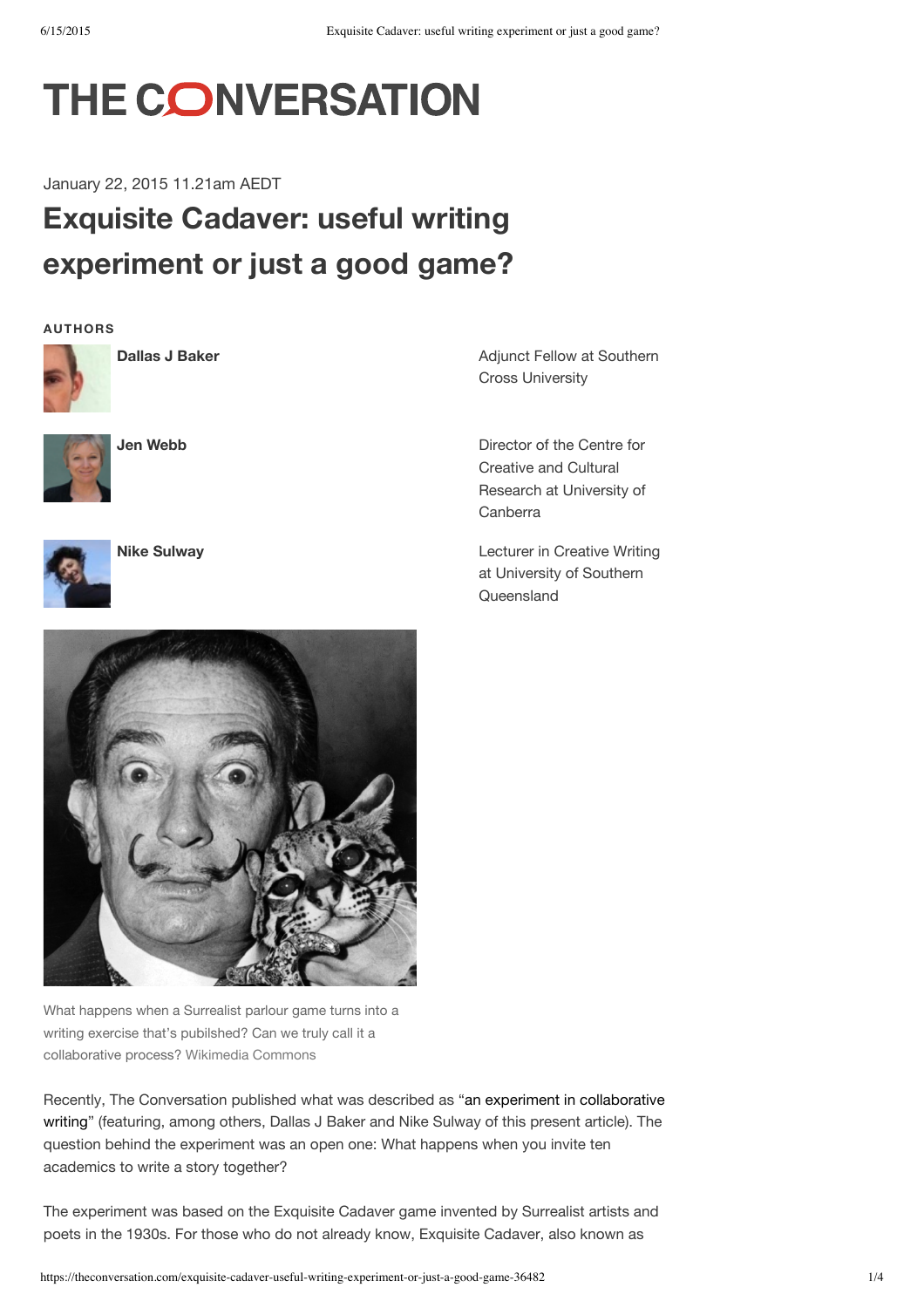"rotating corpse", is a game in which a collection of words are assembled into a piece of writing by each player in turn.

In the original game, each player added to the growing composition based on a rule. One rule commonly followed was "The adjective noun adverb verb adjective noun" rule, which dictated that each player must add a word that aligned with the syntactical element that came up during their turn. Another rule was that each player only saw the end of the previous player's contribution, so that they could not attempt to create a linear narrative.

This is a Surrealist's game, remember, linearity and realistic storytelling were not of any interest to them.

### **Exquisite Cadaver rebooted**

The contributors to The Conversation's Exquisite Cadaver experiment, mostly creative academics, some also published writers, were each asked to contribute 300 words to a story in progress. The contributors did not see the preceding contributions until just before their own pieces were due, which meant that each piece was written quickly and in direct response to what came before it.

None of the contributors knew who the other players were and had no contact to discuss or agree on elements such as point of view, tense, or theme, all crucial to narrative story-telling.

In this sense, there was no real collaboration, it was more an additive process, a kind of construction without a blueprint or predetermined end result. This is precisely what the Surrealists liked about the Exquisite Cadaver game – its ability to throw up unexpected results. It was never about producing a traditional story.

It is worth noting that in an experiment such as this there are two outcomes: the piece of writing itself, and the process. These are measured differently. It is readers who will measure the writing itself, and many of the commenters on The Conversation website have done so.

As for process, that will mostly be judged by the contributors. When judging process, more weight is placed on what was learnt, what skills were strengthened, what ideas were deepened than on what was produced. For writers, the process of an experiment or a game is just as important as the outcome.

This process was useful in that it took the contributors out of their comfort zone and acted as an exercise in spontaneity, creative thinking and writing with others, the last a skill many writers value.

#### **Writing solo, writing together**

While the enduring stereotype of a writer is that of a solitary, isolated figure, many writers are highly collaborative. This is most visible in theatre and television, but even in prose fiction or poetry writers are frequent and often enthusiastic collaborators.

As the final instalments in The Conversation's Exquisite Cadaver make explicit, collaboration frequently occurs in a learning context, where students engage in collaborations with their teachers, and with fellow students. Writing workshops and groups are also a form of collaboration, in which many writers actively intervene in another's work.

Professional writers often collaborate with mentors and peers during the process of composition: with agents, editors and other advisors as the work progresses toward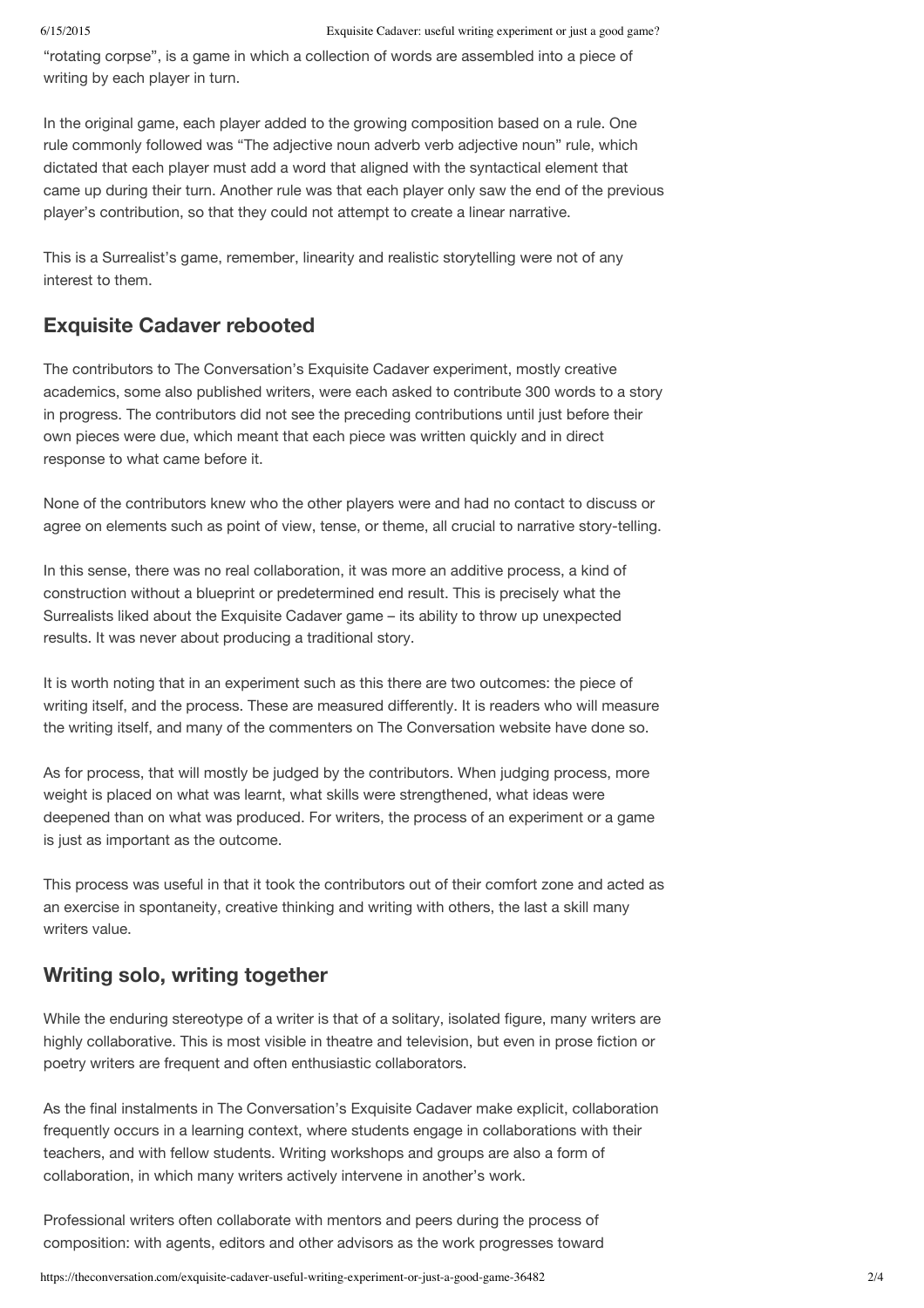publication.

There is, too, the set of practices we might call literary ekphrasis: a process through which writers collaborate with pre-existing texts, often written by authors who have passed away. American poet Anne Carson's Nox (2010) is, in this sense, a collaboration between Anne Carson, Catullus, and Carson's brother, Michael.

A more familiar ekphrastic collaboration is Jean Rhys's Wide Sargasso Sea (a literary collaboration/conversation with Charlotte Brontë's Jane Eyre).

More traditional collaborations, in which two or more living writers work together, are less common, but notable. In Australia, Gary Crew and Philip Neilsen collaborated on Edward Britton (2000): Crew taking on one character and Neilsen another, after an initial planning and research period.

Stephen King has collaborated on a number of projects, including two novels written with Peter Straub. The two authors never met in person during the writing of these works, unlike Nicci Gerrard and Sean French (who co-write under the pseudonym Nicci French).

Gerrard and French spend months talking about their books before they put fingers to keyboard, at which point the collaboration becomes more separate and virtual: the authors have both claimed that they cannot imagine actually writing in each other's presence.

### **Conclusions on collaborations**

The Exquisite Cadaver game has been around for almost a century, played by artists, authors, and tipsy people on holiday afternoons. It is certainly a communal activity, since it requires more than one player; but in the form the game has taken here on The Conversation, is it collaborative?

Some of the experiment's readers thought not, as the comments on the piece demonstrated. One reader (Jane Middlemist) wrote that it seemed "more like a competition than a collaborative effort".

The presence of competition doesn't nullify collaboration, but the absence of communication – the act of making common – calls it into question. This project is labelled a collaborative writing experiment, and it has resulted in what, for us at least, was an interested reading experience; we enjoyed reading the fragments that came together to make a (sort of a) whole.

But it isn't really an experiment (what was being investigated?) or a collaborative writing task (given the absence of communication between the authors about the shape, context, logic, flow, voice (and et cetera) prior to publication).

It was certainly a creative jog to the practice of the writers involved, propelling them into an exploration of ways of making that achieve writerly goals within the confines of a Surrealist game.

But in the absence of frameworks (what was the principle behind the impulse to make this work? what were the selection criteria for writers? what did the initiator hope to achieve or find?) it is difficult to say more than: this was a good game.